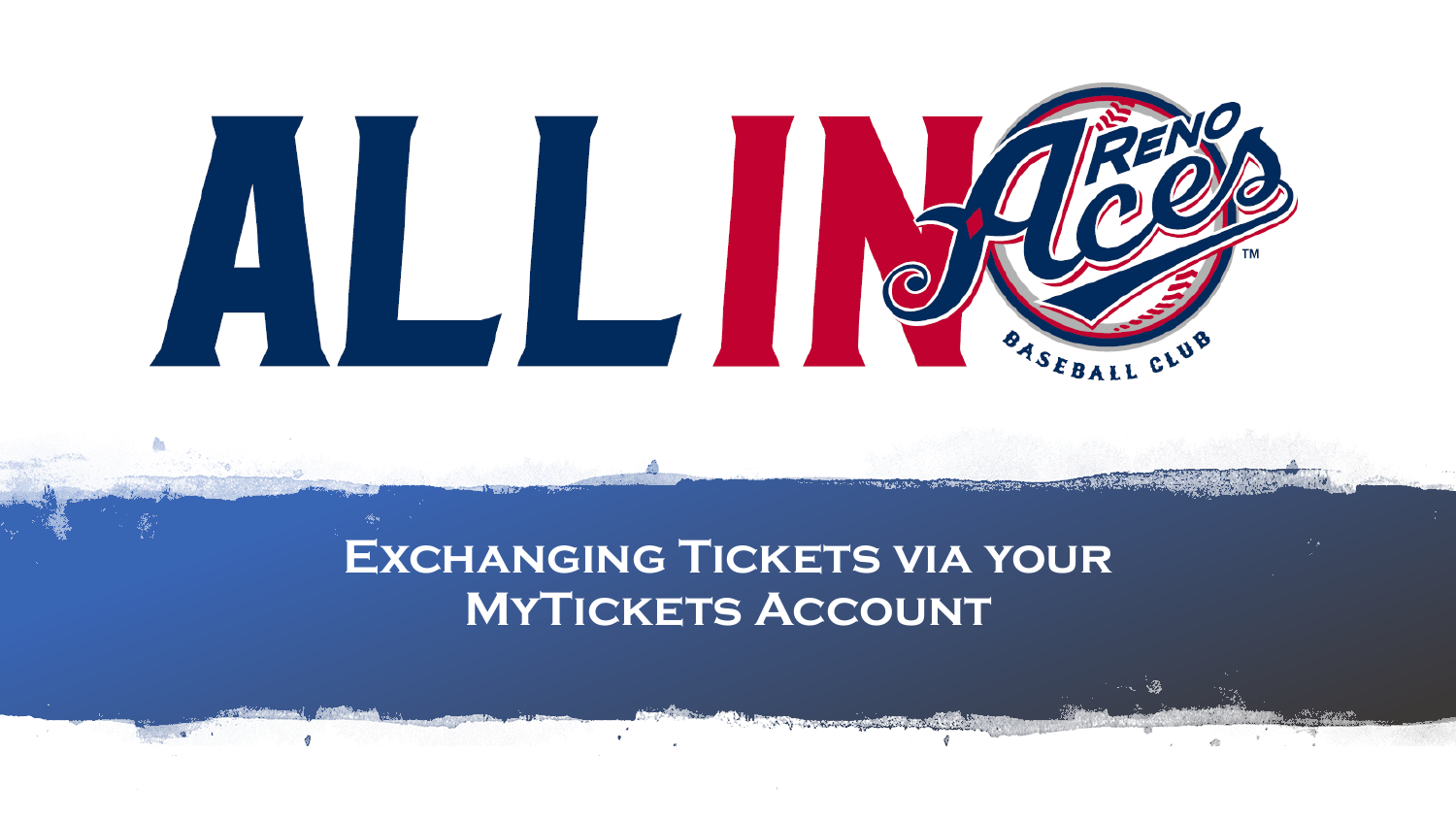# **Head to renoaces.com**

**Hover over the Promotions tab**

**SELECT DIGITAL** 

### 2021 Season Updates **Digital Ticketing Hub** Full & Partial Season Memberships City Pride - Biggest Little City Individual Game Tickets Los Corazones de Reno **Group Outings** Archie's Kids Club

**SCHEDULE** 

**STATS & SCORES** 

**TEAM** 

**TICKETS & PROMOTIONS** 

 $\boldsymbol{\Lambda}$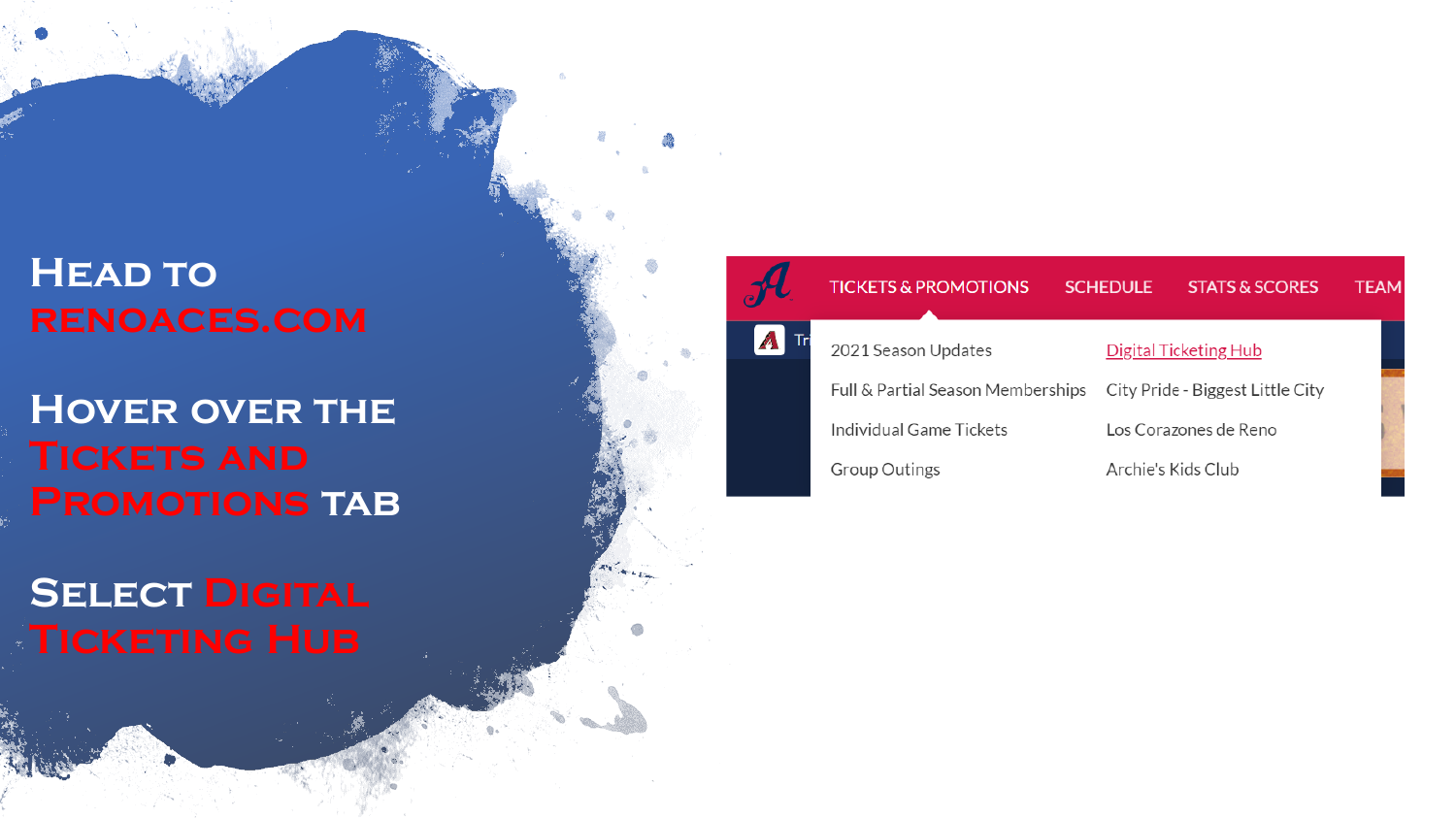# **Click the MyTickets Login button**

**This will direct you TO THE MYTICKETS login page**

## **Member Login**

**MyTickets Login**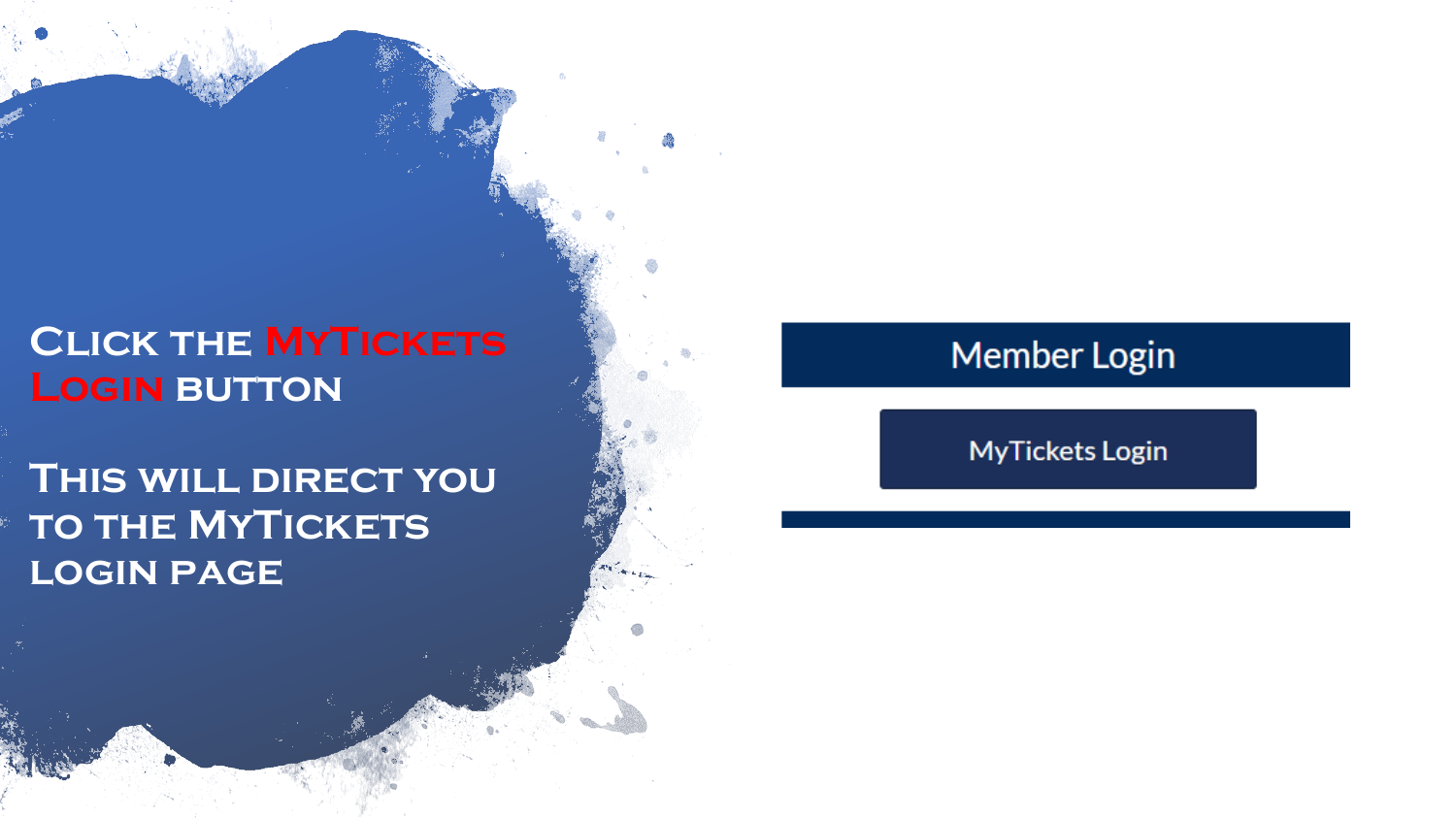### **Login to your MyTickets account**

**This should be the email associated with your tickets**

**If you do not remember your password, please click Reset Password and follow the prompts**

**If you have never created an account, please do so by hitting Sign Up. Make sure to use the same email associated with your tickets.**

Log in or sign up to create an account to access your tickets and account.

**EMAIL** 

SeasonMember@renoaces.com

**PASSWORD** 

..................

 $\Box$  Remember Me

Reset Password

**SIGN UP LOG IN**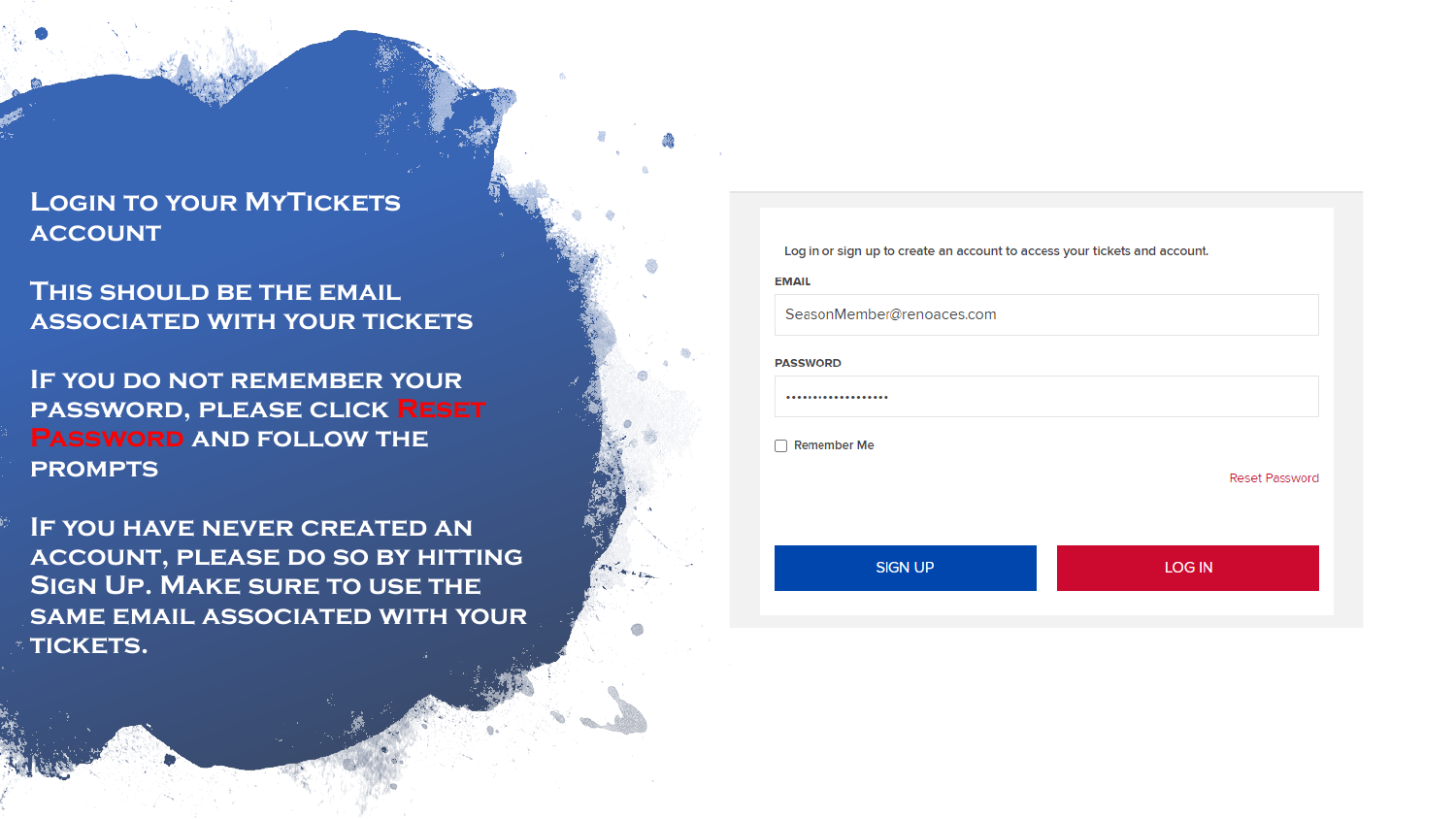### **Once logged in you will be able to:**

## **view/print your digital tickets**

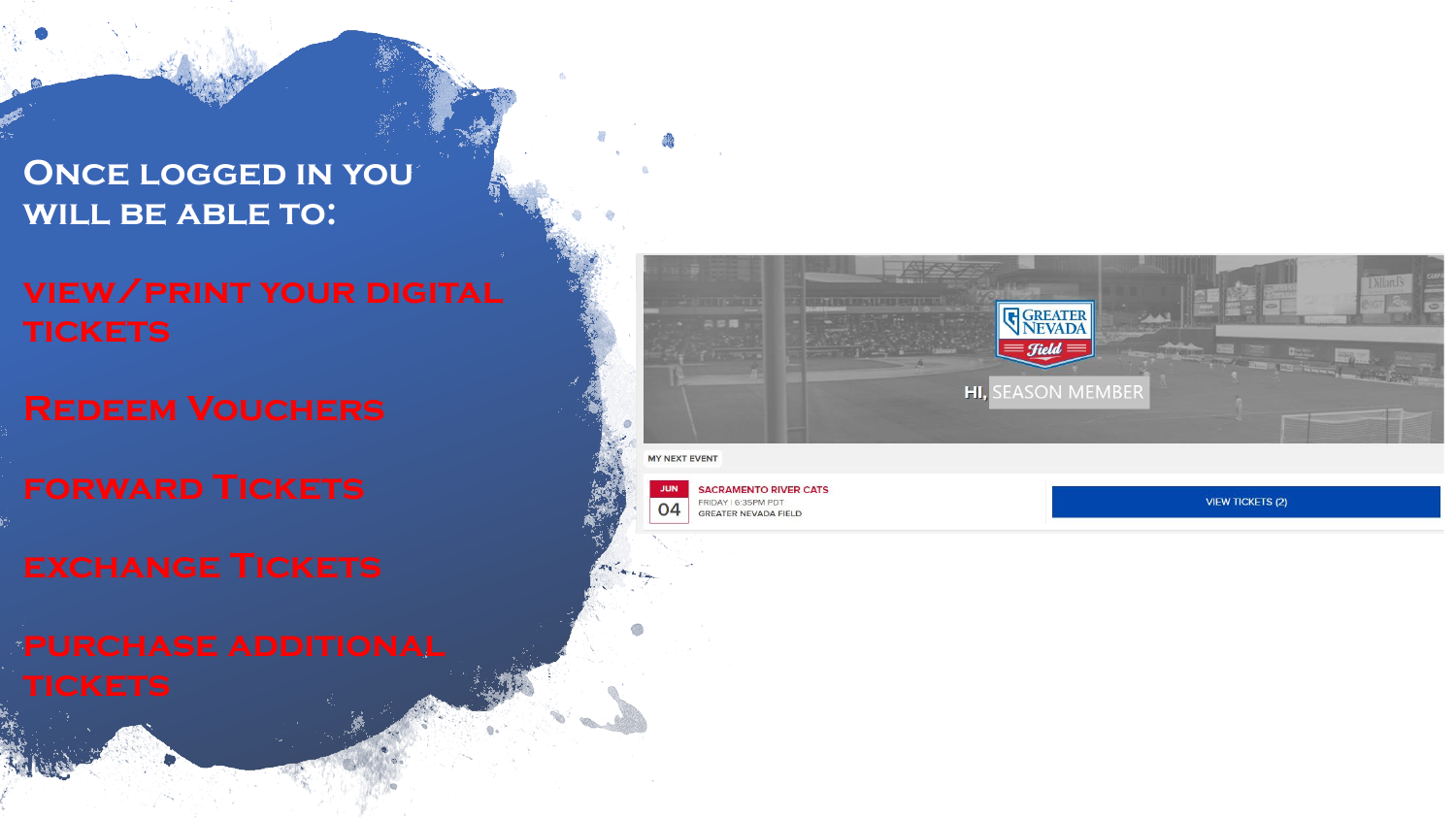### TO EXCHANGE GAME TICKETS, CLICK EXCHANGE ON THE LEFT HAND SIDE OF THE SCREEN.

 $\frac{\sqrt{R_{\rm WMB}}}{R_{\rm WMB}}$ 

#### MY GREATER NEVADA FIELD **TICKETS**

**BUY TICKETS** 

FORWARD

EXCHANGE

**VOUCHERS** 

PRINT TICKETS



**MY NEXT EVENT** 

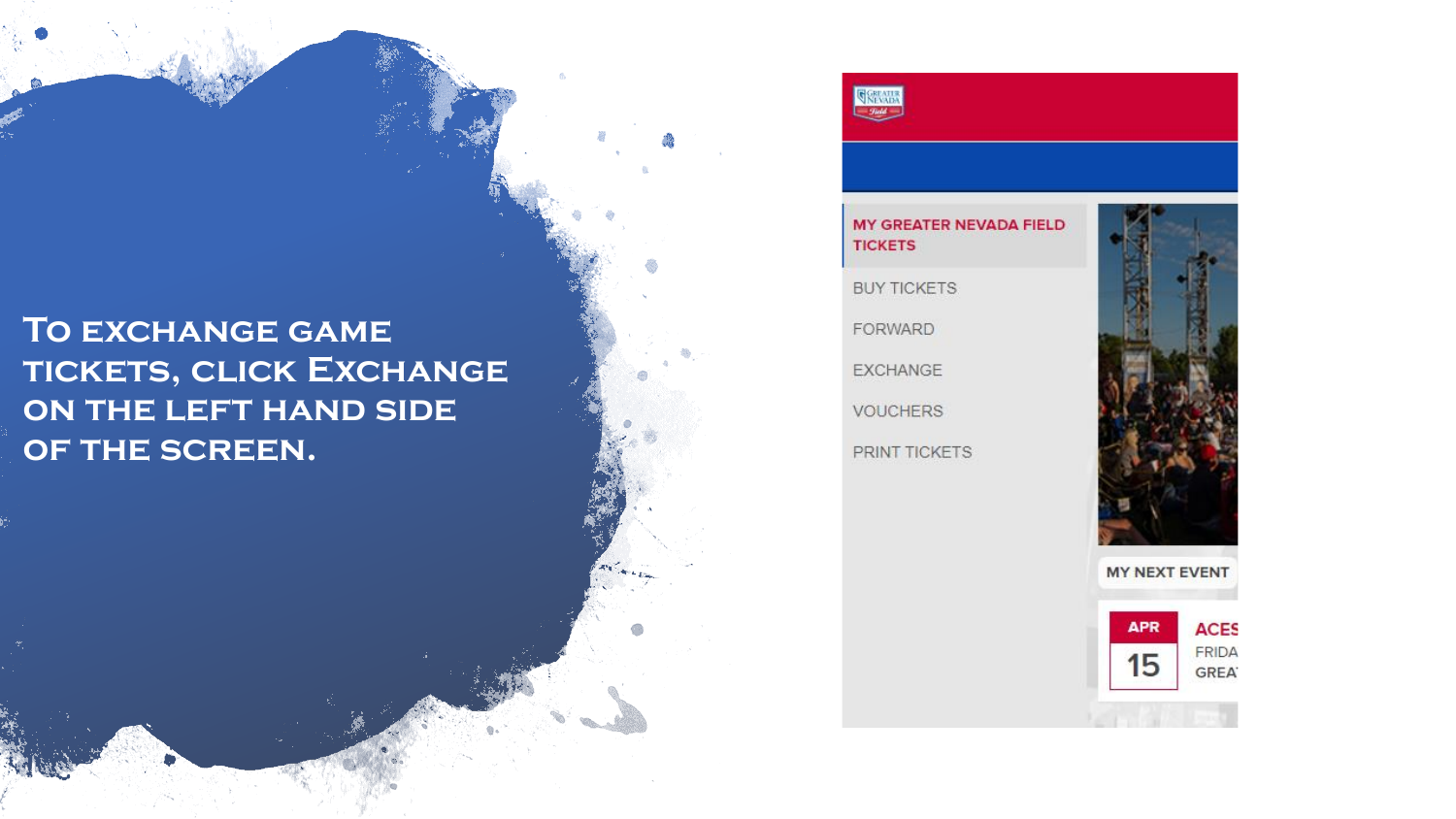### **SELECT THE GAME YOU WOULD LIKE TO EXCHANGE** TICKETS OUT OF.

**SELECT THE SEATS THAT** YOU WOULD LIKE TO **EXCHANGE AND CLICK CONTINUE.** 

#### APRIL 4

Select an event from the list below that contains Exchange eligible tickets. Select the "View All Ticket Inventory" button to view all events.

**ACES VS SACRAMENTO RIVER CATS** FRI, APR 15, 2022 6:05PM PDT GREATER NEVADA FIFLD

#### SELECT TICKETS TO EXCHANGE

**ACES VS SACRAMENTO RIVER CATS** FRI, APR 15, 2022 6:05PM PDT **GREATER NEVADA FIELD** 

Only tickets in the same grouping can be selected for one exchange action.

ROW<sub>9</sub>

2022 8 GAME RED - ORDER #12886025

 $\blacktriangledown$ **SECTION 101**  SEAT<sub>1</sub>

ø

1 Seat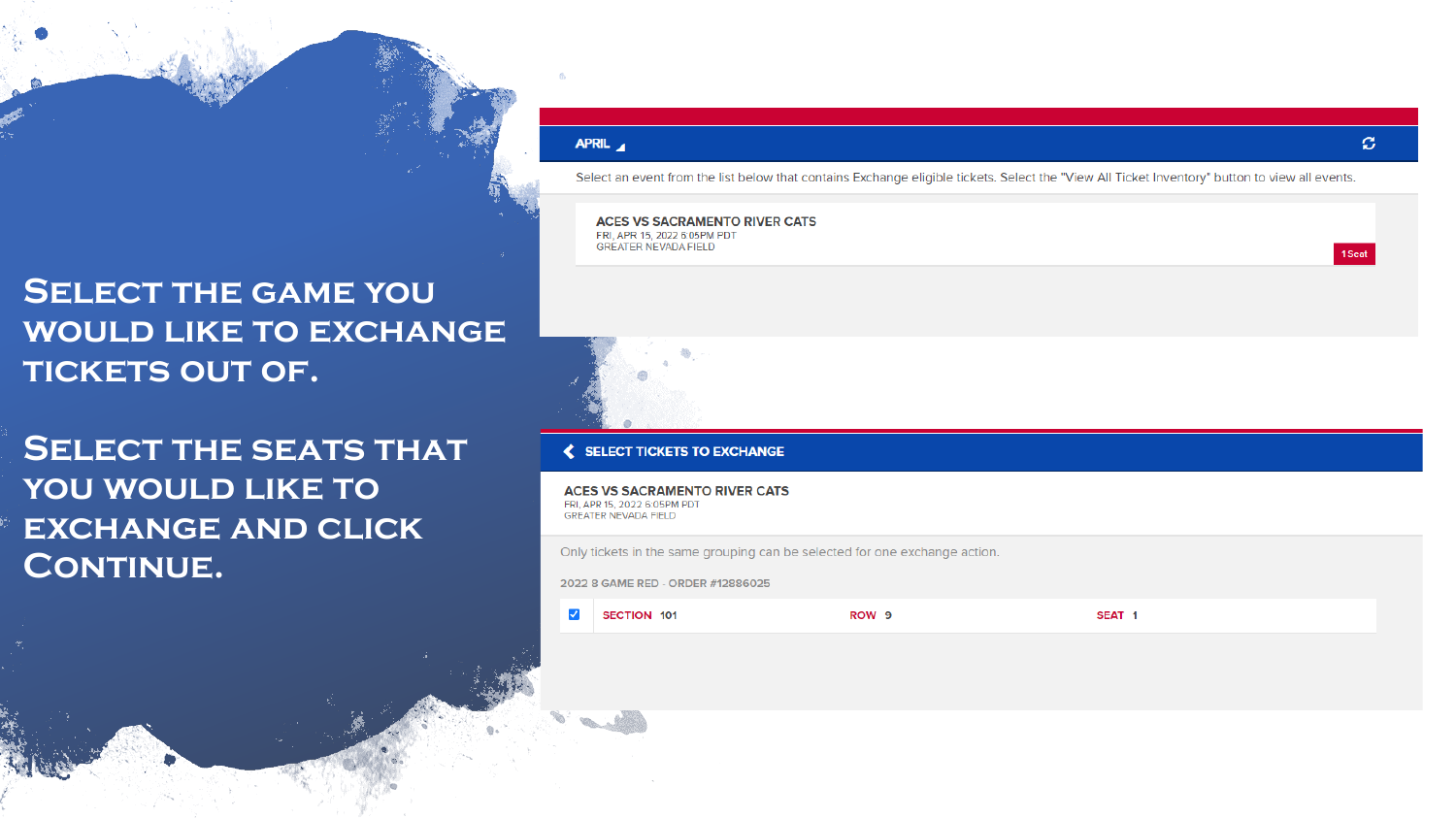**CONFIRM THAT THE LISTED TICKETS ARE FOR THE GAME THAT YOU WANT TO EXCHANGE OUT OF AND CLICK ON FIND ELIGIBLE** EVENTS.

#### TICKETS SELECTED TO EXCHANGE

Exchanging 1 seat(s) from Aces vs Sacramento River Cats on Fri, Apr 15, 2022 6:05PM PDT

ACES VS SACRAMENTO RIVER CATS<br>FRI, APR 15, 2022 6:05PM PDT GREATER NEVADA FIELD

**TICKET DETAILS** 

| <b>1 X RENEW 8 GAME RED</b> |          |
|-----------------------------|----------|
| <b>SECTION</b>              | 101      |
| <b>ROW</b>                  | 9        |
| <b>SEAT(S)</b>              |          |
| <b>PRICE</b>                | -\$20.00 |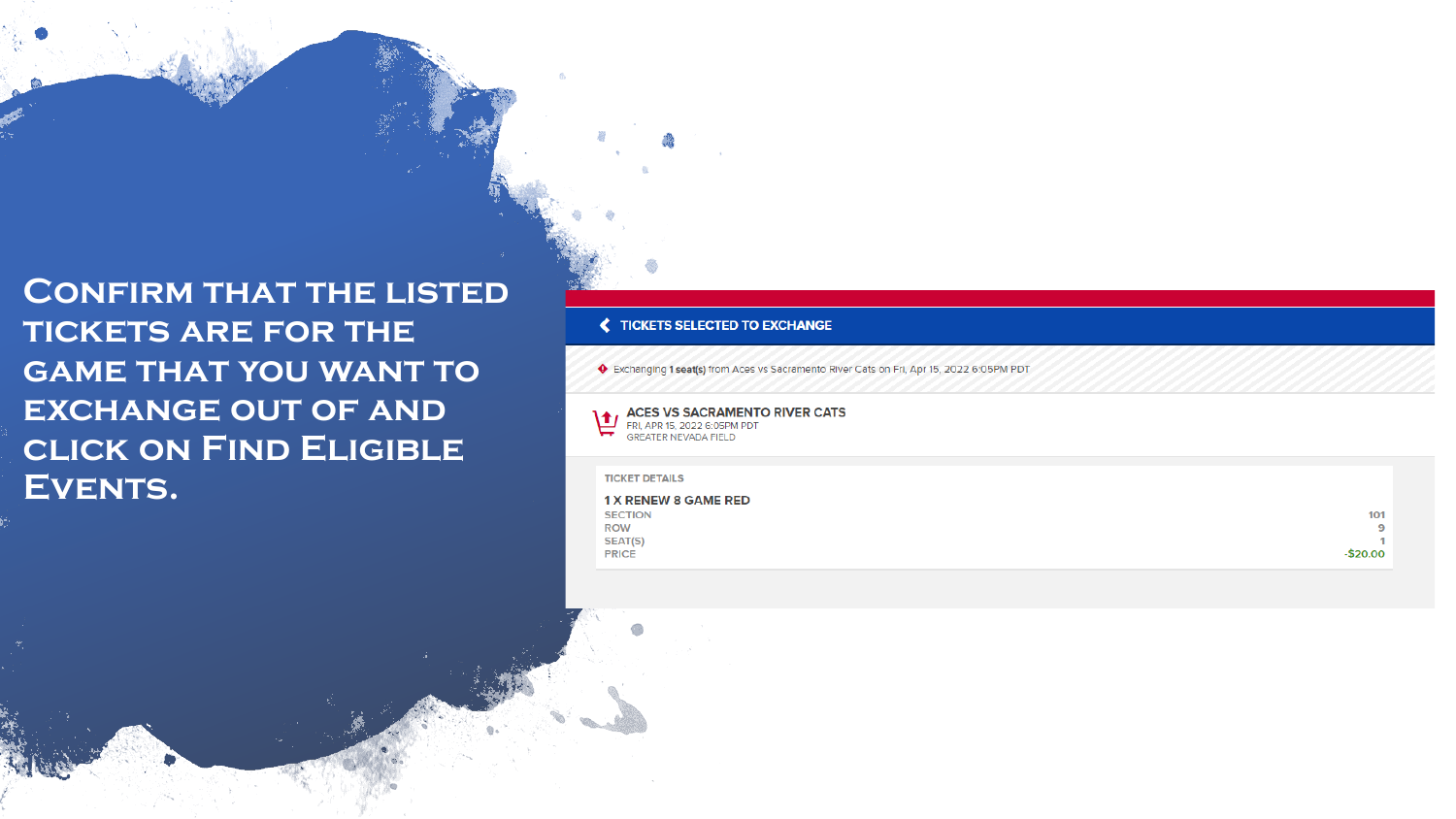**Find and click on the GAME DATE THAT YOU would like to exchange tickets into.** 

**Please Note – July 4th , 2022 is a Blackout DATE AND CANNOT BE exchanged into or out of.** 

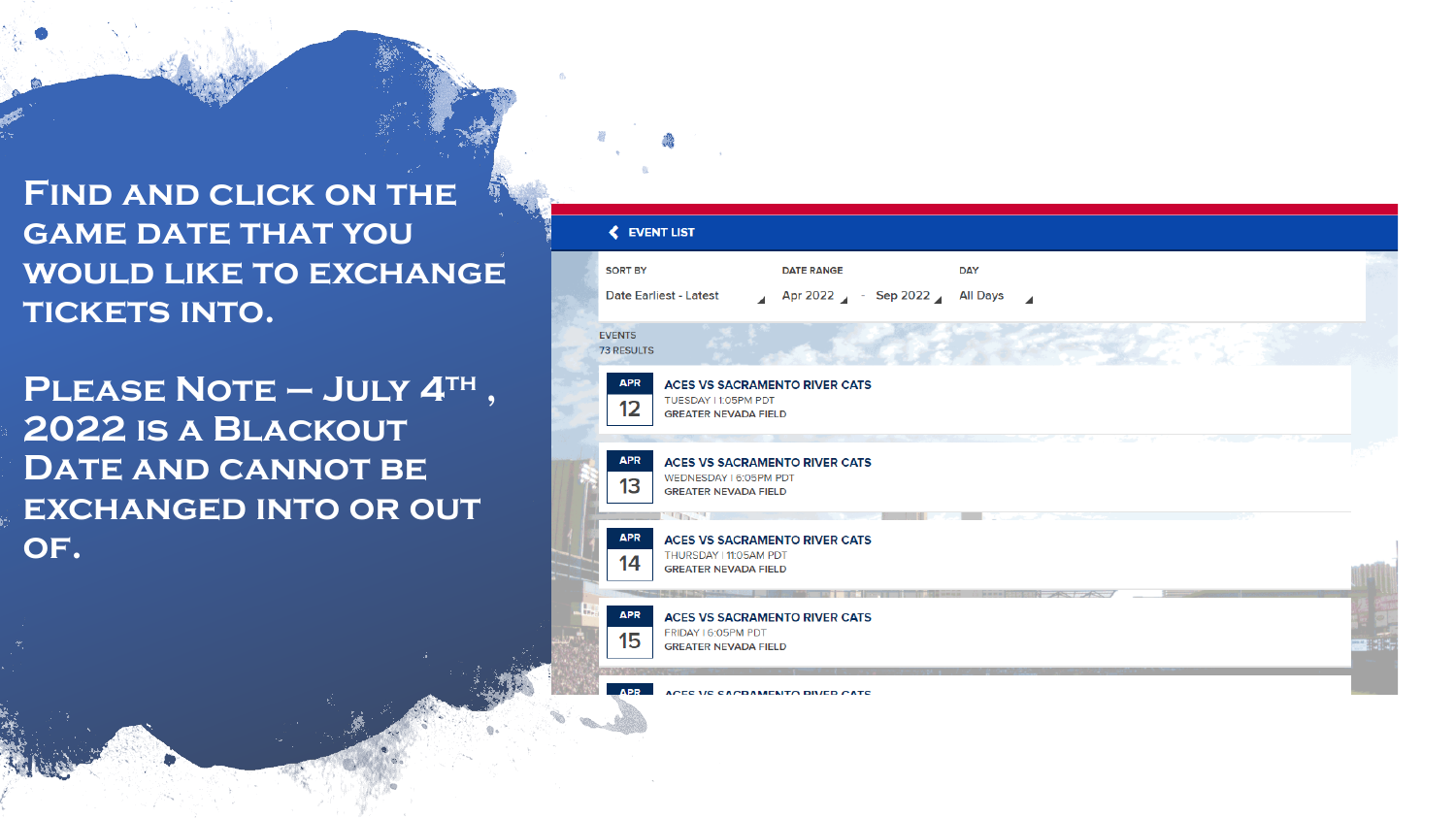**Click on the section that you would like to sit in to choose your SEAT LOCATION FOR THE new game.** 

**If a section is faded out, there are no available seats in that SECTION.** 

**ACES VS SACRAMENTO RIVER CATS O** TUE, APR 12, 2022 1:05PM PDT I GREATER NEVADA FIELD

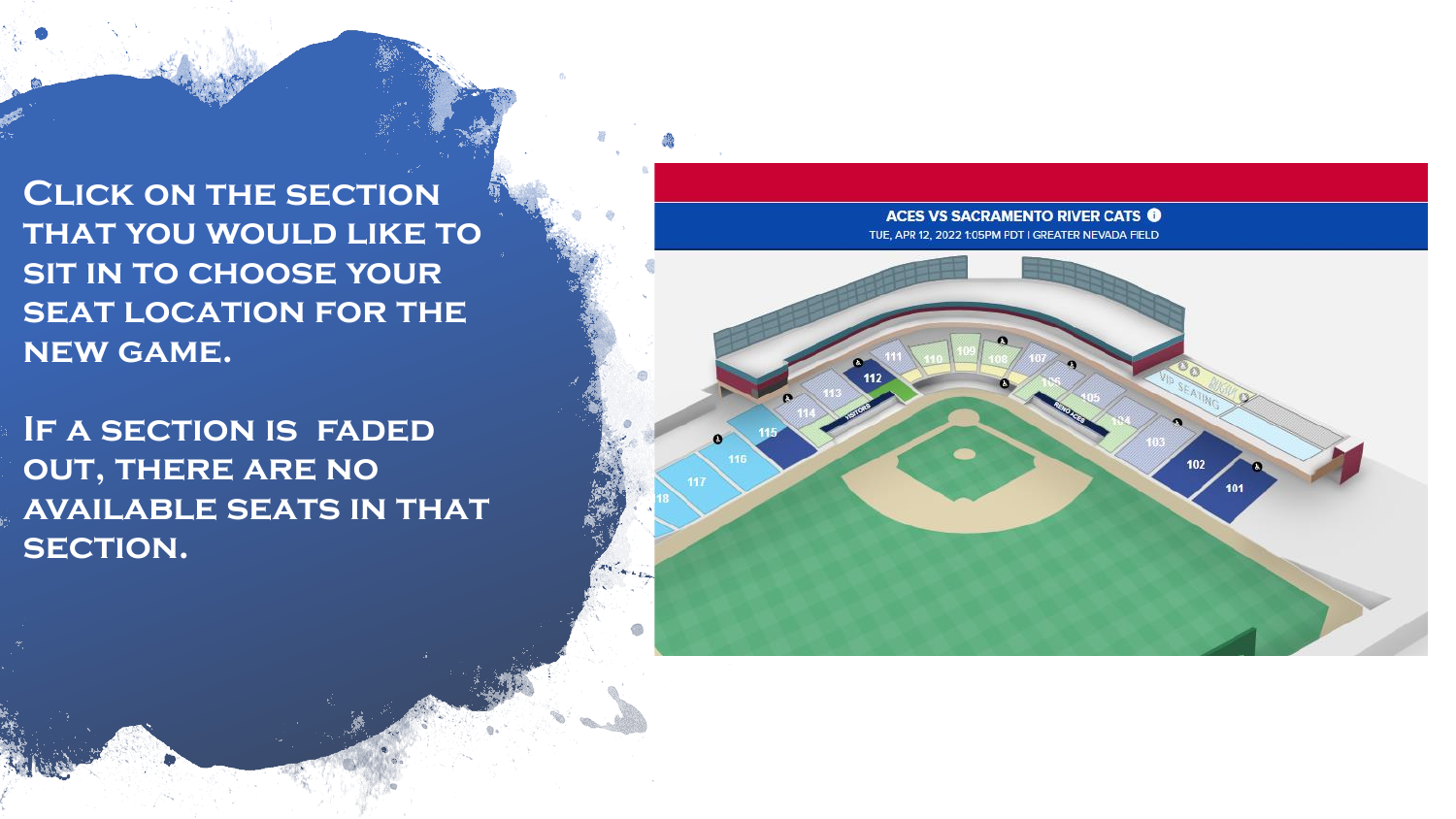**ONCE YOU HAVE CHOSEN A SECTION, SELECT THE SEAT(S) YOU WOULD LIKE by clicking on any of the navy blue circles.** 

**Once you have SELECTED YOUR SEAT(S), CLICK CONTINUE.** 



**Section 117** 

**CLEAR 1 SEAT CONTINU**